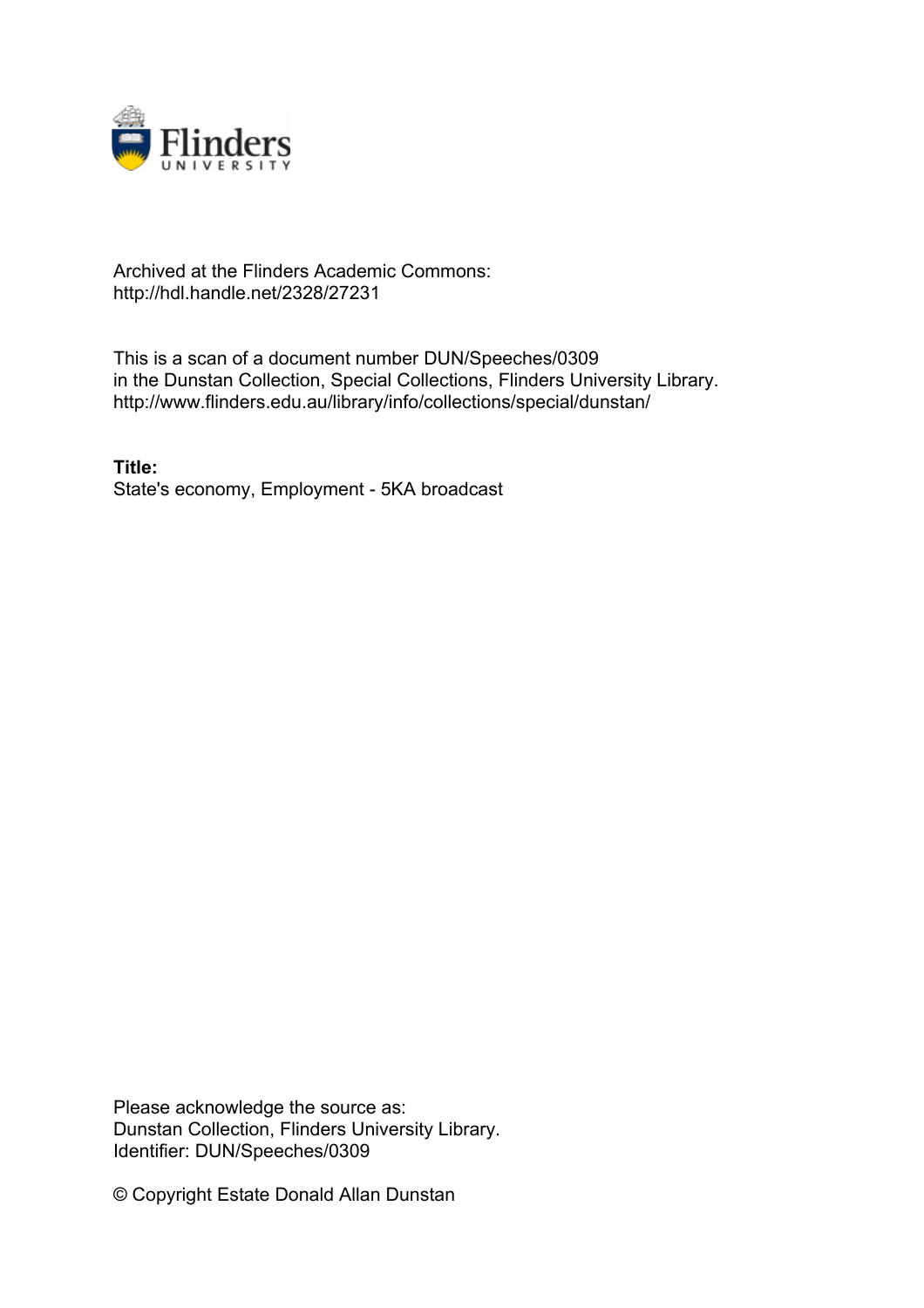## A.L.P. BROADCAST BY THE PREMIER. HON. DON DUNSTAN. Q.C.. M.P.. FRIDAY. 19/1/68. 5-K.A. 6.55 P.M. 6.55 P.M.

GOOD EVENING :

IT HAS BEEN THE CASE IN SOUTH AUSTRALIA OVER SOME PERIOD NOW THAT CERTAIN PEOPLE PROMINENT IN THE PUBLIC LIFE OF THE COMMUNITY, AND INCLUDING SOME LEADING MEMBERS OP THE OPPOSITION, HAVE PELT THAT IT IS PREFERABLE FOR POLITICAL PURPOSES TO RUN DOWN THE ECONOMY OF THIS STATE THAN TO PROMOTE IT. IT APPEARS THAT THEY BELIEVE THAT IF THEY CAN REPRESENT TO THE PEOPLE OF SOUTH AUSTRALIA, AND PEOPLE ELSEWHERE, THAT THE ECONOMY IS DOING BADLY THAT THIS WILL REFLECT UPON THE GOVERNMENT AND THEY PUT THIS AS BEING MORE IMPORTANT THAN THE ENGENDERING OF CONFIDENCE IN THE STATE AND FACTUAL REPORTING AS TO THE STATE'S ECONOMIC POSITION. AN EXAMPLE OF THIS WAS A REPORT IN "THE ADVERTISER" ON 1OTH JANUARY, 1968. THE COMPANY, COMMONWEALTH INDUSTRIAL GASES LIMITED, HAD DEFERRED ITS DECISION TO INCREASE ITS LIQUID OXYGEN PRODUCTION FACILITIES IN SOUTH AUSTRALIA BECAUSE OF THE

PAGE 2.

"LIMITED GROWTH PROSPECTS OF THE STATE." THE PLANT ALREADY PROCURED WOULD NOW BE ALLOCATED TO WESTERN AUSTRALIA.

IN FACT, OF COURSE, THIS REMARK OF THE CHAIRMAN OF COMMONWEALTH INDUSTRIAL GASES WAS TAKEN QUITE OUT OF CONTEXT. IN HIS 1965/66 ADDRESS, THE CHAIRMAN HAD ANNOUNCED THAT CERTAIN EQUIPMENT FOR THE PROVISION OF LIQUID OXYGEN WAS TO BE PLACED IN SOUTH AUSTRALIA. SUBSEQUENTLY, A RE-ASSESSMENT OF THE PROJECTED INCREASE IN THE TYPE OF FACTORY THAT NEEDED LIQUID OXYGEN AS COMPARED WITH GASEOUS OXYGEN, SHOWED THAT THIS PARTICULAR TYPE OF FACTORY WAS LIKELY TO GROW MORE IN WESTERN AUSTRALIA THAN IN SOUTH AUSTRALIA BECAUSE OF DEVELOPMENT IN THE NORTH-WEST OF WESTERN AUSTRALIA ARISING FROM MINING DISCOVERIES THERE.

WHILE THERE WILL BE AN INCREASE IN GENERAL GROWTH IN SOUTH AUSTRALIA, THE KIND OF FACTORY BEING ESTABLISHED HERE DOES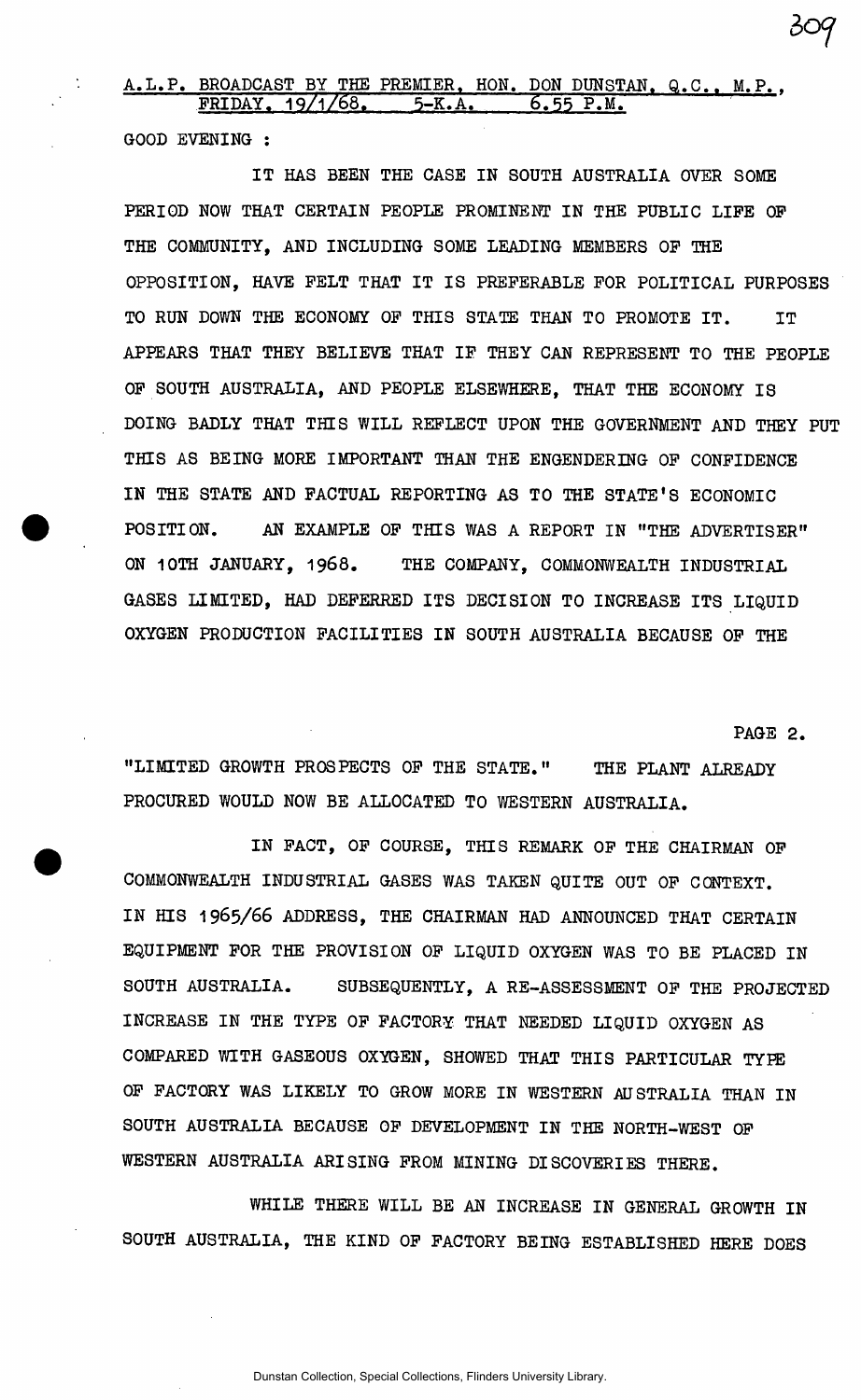NOT CALL FOR SUCH AN EXPANSION IN LIQUID OXYGEN AS COMPARED WITH GASEOUS OXYGEN. THEREFORE THE STATEMENT IN THIS PARTICULAR CASE REFERRED ONLY TO THE MARKET FOR A PARTICULAR PROJECT ARISING FROM THE BACKGROUND OF THE INDUSTRIAL COMPLEX IN THE STATES CONCERNED.

WHEN TALKING ABOUT LIMITED GROWTH PROSPECTS, THESE DO NOT REFER TO THE GROWTH PROSPECTS OF INDUSTRY GENERALLY AT ALL, AND YET IT WAS REPORTED IN THAT WAY IN "THE ADVERTISER", AND "THE ADVERTISER" HAS ALLOWED A CORRESPONDENT TO ITS COLUMN TO REPEAT THIS CHARGE IN THIS MORNING'S NEWSPAPER. NOW, WHAT IS MOST IMPORTANT TO SOUTH AUSTRALIA - A SUPPORT FOR THE GENERAL CONFIDENCE OF THE PEOPLE OF THIS STATE AND ALL INVESTORS ELSEWHERE IN OUR POTENTIAL DEVELOPMENT (AND OUR POTENTIALITIES ARE ENORMOUS), OR THE SLANTING OF REPORTS FOR POLITICAL PURPOSES REGARDLESS OF HOW THE RESULT HARMS THE STATE?

PAGE 4.

IT IS NOT TOO MUCH TO SAY THAT THE KIND OF KNOCKING OF THIS STATE'S ECONOMY WHICH HAS BEEN UNDERTAKEN BY SOME PEOPLE IN RESPONSIBLE POSITIONS IN THIS STATE IS LITTLE LESS THAN TREACHERY. I BELIEVE THAT THE OVERWHELMING MAJORITY OF CITIZENS OF THIS STATE ARE CONCERNED TO SEE INDUSTRIAL ADVANCES REGARDLESS OF WHO HAPPENS TO BE IN POLITICAL POWER, AND I BELIEVE THAT THAT IS THE ONLY PROPER ATTITUDE TO TAKE. CERTAINLY IT IS THE ATTITUDE TAKEN BY THE MAJOR INDUSTRIALISTS OF THIS STATE WHO ARE CONCERNED WITH OPPORTUNITIES AND PROFITS FOR THEIR SHAREHOLDERS AND NOT WITH THE PLAYING OF PETTY POLITICAL GAMES WHICH HARM THE STATE'S FUTURE.